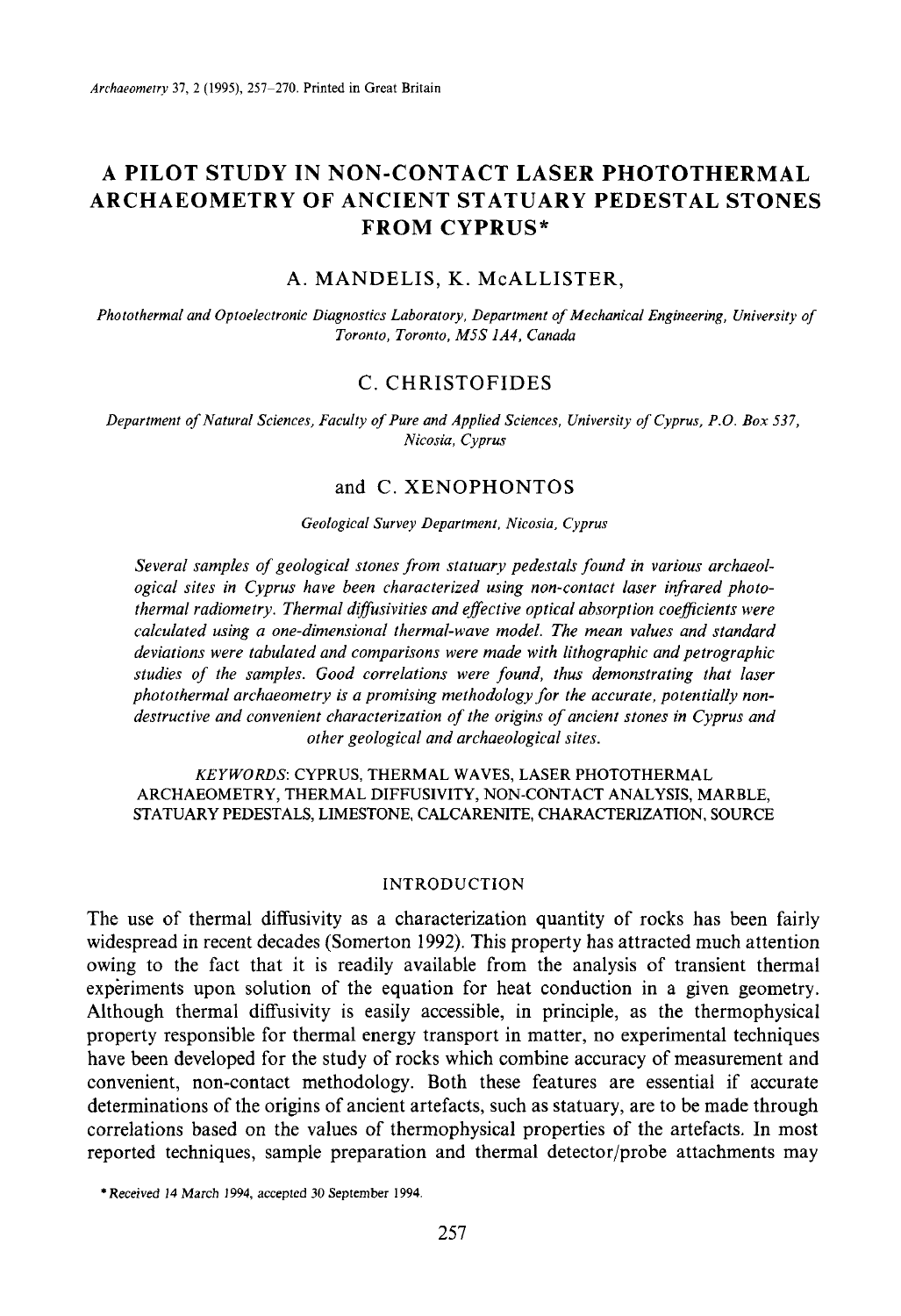easily cause severe perturbations to the state or integrity of the sample, resulting in nonrepresentative values of the thermal diffusivity. The intrusive nature of existing instrumentation and measurement methodologies of rocks creates the possibility of introducing large data scatter. which makes it difficult to apply to archaeometric investigations of the origins of ancient stones: in many such cases small compositional variations are expected between, say, marbles produced in neighbouring locations in the ancient world. Reliable characterization of such specimens requires improved technique resolution with minimal or no intrusion of the measurement methodology.

The most popular techniques to-date for the measurement of rock thermophysical properties include the Boozer method (Boozer 1958) and other transient methods by Mossahebi (1966), Gomaa (1973). Hirsh (1973) and Nguyen (1974). Boozer's method entails heating a cylindrical rock test specimen at a constant heating rate at the outside circumference and recording the temperature difference between the outer radius and the centre of the test specimen. Details of the experimental apparatus were given by Somerton and Boozer (1960 and 1961). The transient techniques utilized by other investigators (Mossahebi 1966; Gomaa 1973: Hirsch 1973: Nguyen 1974) also require intrusive contact of the heating elements(s) to the sample. For example, Nguyen (1974) used a paste-on heater. Hanley *er ul.* (1978) were the first workers to report a laser flash method of measuring thermal diffusivity of liquid-saturated rocks. **A** laser was used to provide photothermal excitation of the front surface of a thin disc-shaped sample. The temperature rise was subsequently recorded intrusively at the rear surface by attached probes. The overall contacting nature of the foregoing methods has caused difficulties in the measurement of thermal diffusivity, which prompted Somerton (1992) to advocate 'that calculation of thermal diffusivity [rather than measurement] may be the better approach'.

In this paper for the first time we report as an initial/pilot study the application of laserinduced frequency-domain infrared photothermal radiometry (FD-PTR) to the measurement of thermal diffusivity of samples taken from limestone, calcarenite and marble statuary pedestals from Cyprus. The harmonic generation of thermal waves in these samples, and the totally non-contact character of FD-PTR coupled with the high noise rejection of lock-in analyser demodulation, have allowed high resolution measurements leading to meaningful correlations regarding the characterization of the samples' texture and possibly origins.

### EXPERIMENTAL **AND** LITHOLOGY

Figure 1 shows the FD-PTR experimental set-up: a continuous wave **(CW)** Innova 100 Ar-ion'laser from Coherent was used as an unfocused pump beam of spot size approximately 1.5cm with output power of the order of 2.5 W at 514.5nm. The intensity of the laser was harmonically modulated using an external square-waveform pulse generator to drive the acousto-optic modulator **(AOM)** and to change automatically the modulation frequency applied to it. The frequency scan was confined to the 0.16-4.0Hz range, consistent with the thermal energy transport rates across the bulk of the sets of samples studied in this work.

The blackbody radiation from the photothermally excited stones was collected, mostly in the transmission configuration (not shown in Fig. l), so as to yield the average value of the thermal diffusivity of the slices of stones, averaged over the entire thickness of the slice. The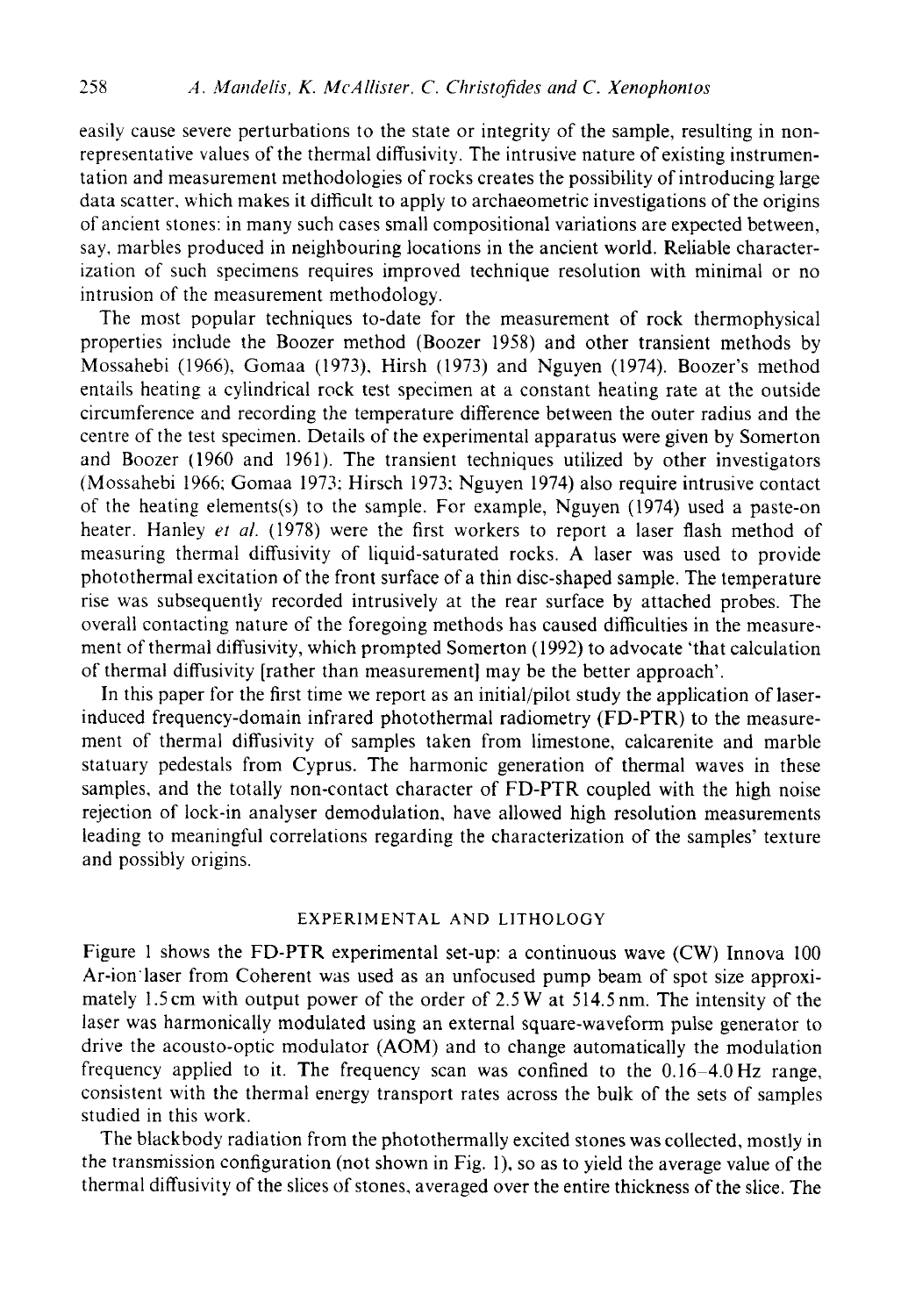

Figure <sup>1</sup> *Experimental set-up for back-scatiered or transmission freguencj-scanned PTR. AOM: acousto-optic modulator. HgCdTe detector: EG&G Judson Model JIS-DI2. dc-couplfd with firted Germanium window.* 

alternative backscattered configuration shown in Figure 1 would be more appropriate for measurements with raw (unsliced) intact stones, conforming to the semi-infinite geometry. Two Ag-coated off-axis paraboloidal mirrors were used to capture and collimate the infrared radiation and, subsequently, to focus it on the active area of a Mercury-Cadmium-Telluride (MCT: HgCdTe) detector/preamplifier circuit with frequency bandwidth between dc and 1 MHz. The detector was fitted with a Ge window, which filtered out the excitation beam. The spectral response bandwidth of the detector was in the 8 to  $12 \mu m$  range. The FD-PTR signal from the preamplifier (EG&G Judson model PA-350) was fed into the lockin analyser (EG&G model *52* 10). This set-up allowed for computer-controlled, automatic frequency scans of the acousto-optically modulated laser intensity. The amplitudes and phases of the PTR signals were stored in an IBM PS/2 computer for theoretical analysis and calculations.

Thirteen pedestal stones collected from various locations on the island of Cyprus were studied. The samples were labelled according to their origin as shown on Table **1.** Apart from sample PP2, an imported marble, the rest of the stones were limestones. These include several types of white through dark grey and light red dense fragmental limestones (samples PPI, PP3, PP4 and PP7 from Palaeopaphos) and from two quarries in the Paphos district from which similar stone is still being extracted (samples S1, S2 Souskiou, and PHI, PH2, **PH3** Phasoula). Furthermore, a few cream-coloured calcarenites were included (samples PP5, PP6 Palaeopaphos and sample KQ3 from the Kouklia quarry). Intra-source homogeneity in samples from the various quarries was minimal with respect to crystallinity. All samples were overwhelmingly composed of carbonate (calcite) varying from microcrystalline to coarsely crystalline. They were mostly from rock types used for pedestals in Hellenistic and Roman times (Souskiou, Phasoula). Other types of samples are known to have been used for statues during those and earlier periods. The sample KQ3 from Kouklia may well be a non-artefact and therefore a calcarenite. Limestones among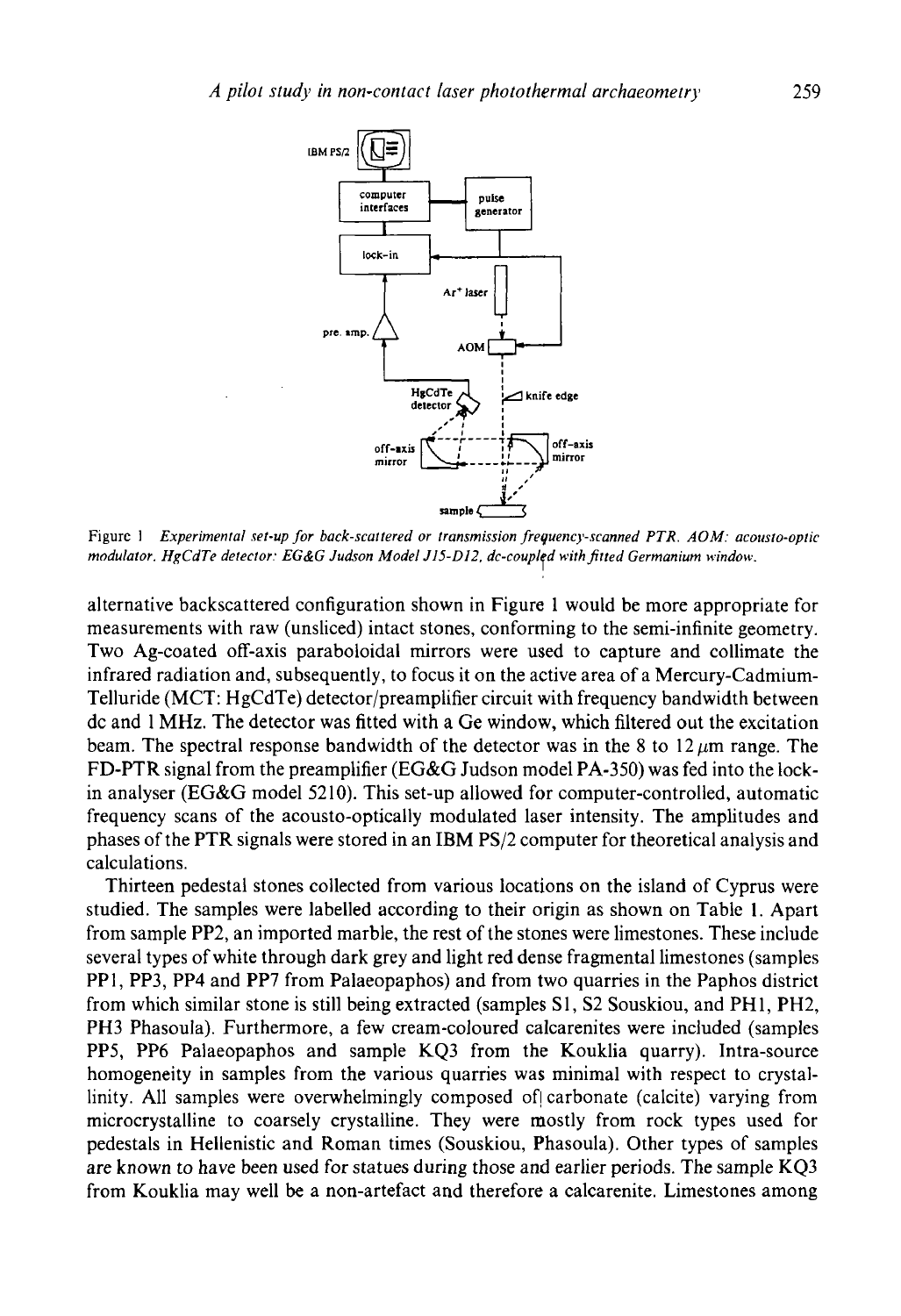| Stone label                  | $O$ rigin (quarry)                           |
|------------------------------|----------------------------------------------|
| S1. S2                       | Souskiou                                     |
| PH1, PH2, PH3                | Phasoula <sup>2</sup>                        |
| PP1, PP3, PP4, PP5, PP6, PP7 | Palaeopaphos <sup>3</sup>                    |
| PP <sub>2</sub>              | Palaeopaphos (import to Cyprus) <sup>4</sup> |
| KO <sub>3</sub>              | Kouklia <sup>5</sup>                         |

Table 1 *Label idenrifiers of archaeological statuary pedestal stones rested. as per the locarion of their origin in Cyprus* 

<sup>1</sup> Petra tou Romiou limestone, light grey colour.<sup>2</sup> Petra tou Romiou limestone, off-white colour.

<sup>3</sup> PP1: light pink, brecciated Petra tou Romiou limestone; PP3: grey, dense, pelagic limestone; PP4: dark grey crystalline limestone, possibly from the Kyrenia region: **PP5** and PP6 light yellow medium-grained calcarenite: **PP7:** red. brecciated Petra tou Romiou limestone.<br><sup>4</sup> PP2: coarsely crystalline light grey marble.

 $<sup>5</sup>$  KQ3: light yellow. medium-to-fine-grained calcarenite.</sup>

the samples could be differentiated either by visual or, in some instances, by hand lens examination. **All** of the limestones have been assigned to one of the oldest geological formations exposed in Cyprus with ages of roughly 200Ma. The calcarenites are considerably more recent (c. 15 Ma).

For the present exploratory study it was deemed most appropriate to produce thin flat specimens of each stone under consideration. This type of sample geometry is most suitable for assessing quantitatively the sensitivity of PTR to small differences in thermal diffusivity by use of a simple one-dimensional (I-D) theoretical thermal-wave model in which the sample thickness is well defined and accurately measured independently (see 'PTR theory in archaeometry' below). The proposed sample preparation, of course, negates the otherwise inherently non-destructive character of the PTR technique. Once the sensitivity of PTR to limestone and marble stones is established in this work, in future applications, *in-situ* nonintrusive measurements of thermal diffusivity may be possible using a three-dimensional analogue: with tightly focused pump laser beam, the thermal-wave signal can be monitored at a radial position on a stone adjacent to the optically heated spot and the thermal diffusivity can be measured from the (known) radial distance and a modulation frequency scan, or from a fixed-frequency radial distance scan using a three-dimensional thermalwave model (Mandelis forthcoming).

Based on the foregoing considerations, using a diamond-bladed metal saw, a piece from each stone was sliced into three flat slices of approximately 1.5mm thickness and lateral dimensions large (typically  $2 \times 1.5 \text{ cm}^2$ ) compared to the size of the incident laser beam. This geometry, coupled with the  $c$ . 1 cm-diameter laser beamwaist, is amenable to 1-D signal analysis of the PTR data (Rosencwaig and Gersho 1976). The accuracy of the thicknesses was  $\pm 2\%$  of the measured thickness. PTR measurements on all three slices from each stone gave mean values and variances of the thermal diffusivity. Owing to the translucent nature of the Cypriot stones, the theoretical analysis of the data had to account for the finite optical absorption coefficient of the 514.5 nm radiation incident on the samples which tends to modify the heat deposition profile in the sample bulk. In many cases profuse scattering of the light at grain boundaries, veins and other types of defects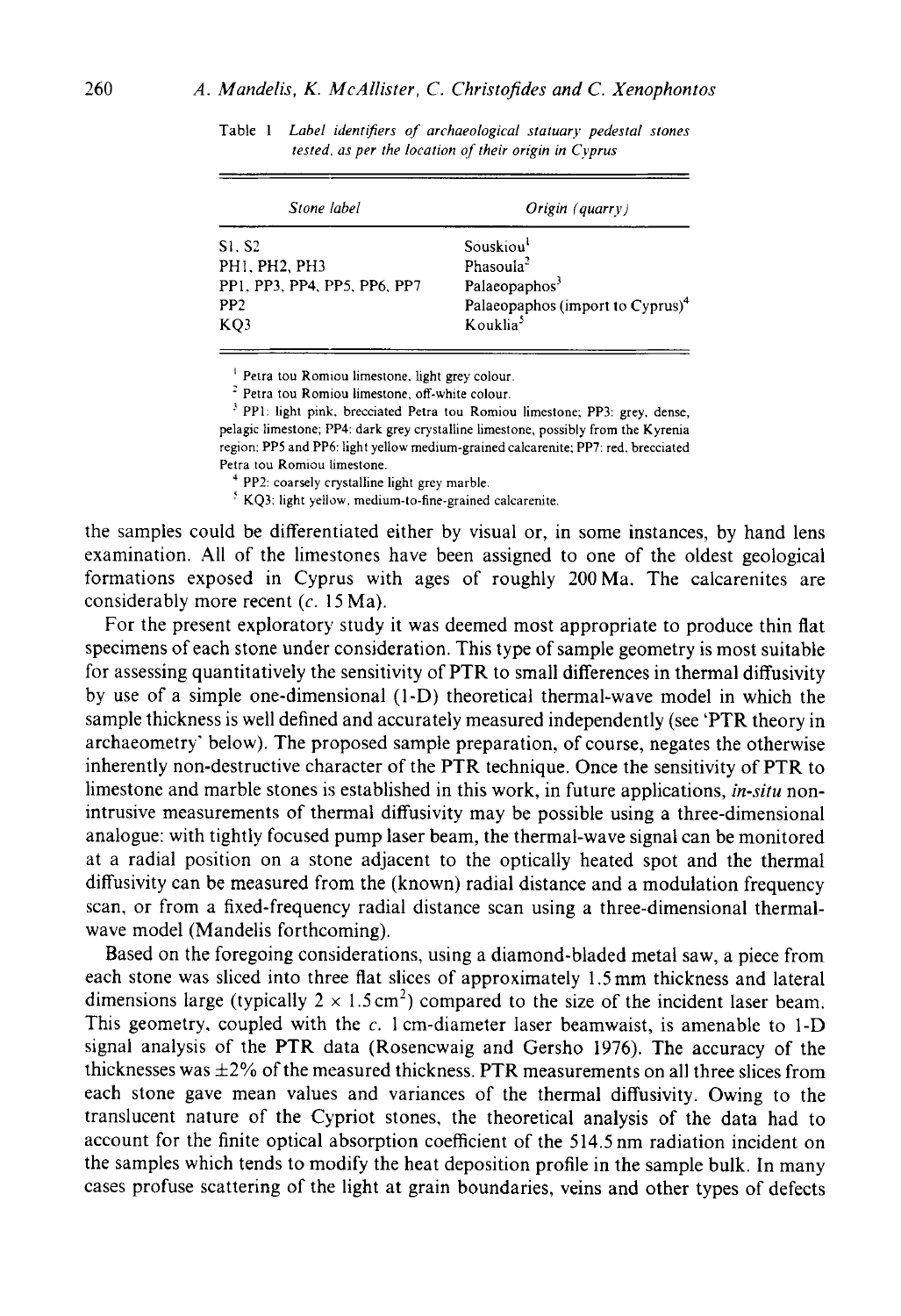could be observed throughout the sample volume. For this reason, the optical absorption coefficients calculated from experimental data contained an unknown degree of contribution from scattering coefficients and could only be used as indicators to characterize each sample, rather than as absolute quantities. Therefore, they were defined as 'effective optical absorption coefficients'. An important advantage of PTR is that the blackbody signal is largely insensitive to scattered radiation, since it originates in the *thermally converted*  optical energy; it does not depend on photon counts; and the incident and scattered radiation is efficiently blocked out of the detector element by narrowband infrared filters. Therefore, the thermal diffusivity values obtained in this work are considered absolute, albeit they were determined simultaneously with the 'effective' optical absorption coefficients. Excellent agreement with published values of thermal diffusivities of various rocks, in general (Touloukian and Ho 1981), and with limestones, in particular (Mongelli *et al.*  1982), further strengthens the foregoing argument on the absolute nature of our thermophysical measurements.

#### **PTR THEORY IN ARCHAEOMETRY**

It is well known that for small increases in the temperature,  $\Delta T$ , of a solid due to a surface or bulk-distributed thermal source, the magnitude of the blackbody (Planck) radiation emitted by the solid when integrated over the entire emission spectrum is directly proportional to the temperature increment (Tam 1987; Tom *et al.* 1982):

$$
S_B(\Delta T) = C\Delta T \tag{1}
$$

where *C* is a constant which depends on the ambient temperature,  $T<sub>o</sub>$ , and on the surface emissivity of the sample. Equation (1) is valid for small temperature excursions in the limit

$$
\Delta T \ll T_o \tag{2}
$$

Assuming a one-dimensional geometry corresponding to the stone samples used in this work (Fig. *2),* three coupled heat diffusion equations can be written for harmonic optical heating of the samples at angular modulation frequency  $\omega = 2\pi f$  (Carslaw and Jaeger 1959):

$$
\frac{d^2 \Delta T_g(x,\omega)}{dx^2} - \sigma_g^2 \Delta T_g(x,\omega) = 0, \quad x \le 0 \quad \text{and} \quad x \ge L \tag{3}
$$
\n
$$
\frac{d^2 \Delta T_s(x,\omega)}{dx^2} - \sigma_s^2 \Delta T_s(x,\omega) = -\frac{I_o \eta \beta_s}{2k_s} e^{-\beta_s x}, \quad 0 \le x \le L \tag{4}
$$

$$
\frac{d^2 \Delta T_s(x,\omega)}{dx^2} - \sigma_s^2 \Delta T_s(x,\omega) = -\frac{I_o \eta \beta_s}{2k_s} e^{-\beta_s x}, \quad 0 \le x \le L \tag{4}
$$

where  $I_0$  is the incident laser intensity,  $\eta$  is the optical-to-thermal energy conversion efficiency of the stone (assumed equal to unity),  $\beta_s$  is the sample optical absorption coefficient,  $k_s$  is the sample thermal conductivity, and  $\sigma_j$  is the complex thermal diffusion coefficient of medium  $j$ [ $j = g$  (gas; air), *s* (solid)], defined as

$$
\sigma_j = (1+i)(\omega/2\alpha_j)^{1/2} \tag{5}
$$

where  $\alpha_i$  is the thermal diffusivity of material region (j).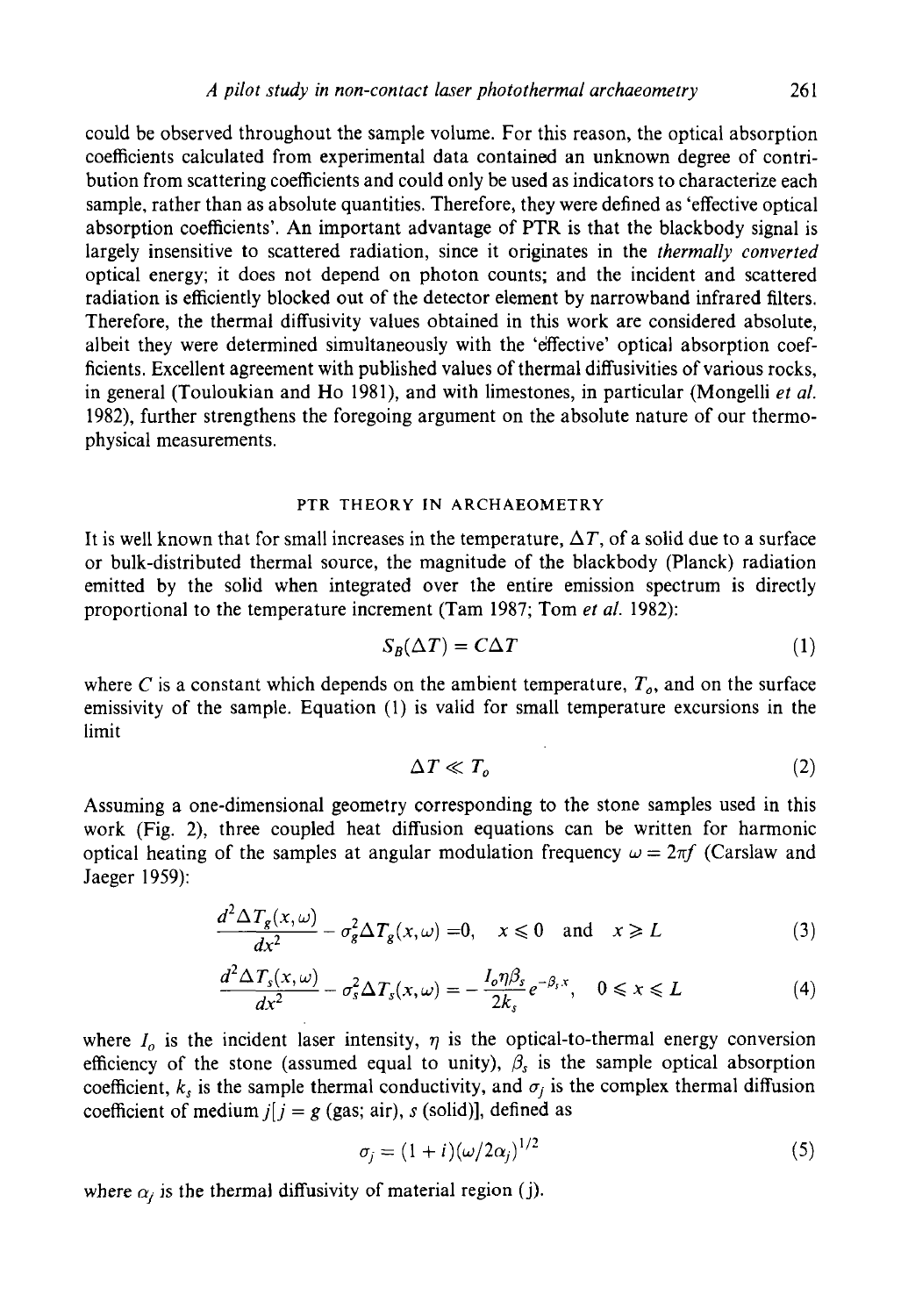

Figure *2 Schernatic of one-dimensional geomefrj. ,for irfrared photothermal radiometry of a slice of an orchaeological stone;* (g): *gas (air) layer, and (s): solid layer of thickness L, thermal diffusivity*  $\alpha_s$  *and effective optical absorption coefficient*  $\beta_s$ .

The solutions of the ordinary differential equations **(3-4)** are:

$$
\Delta T_g(x \leqslant 0, \omega) = C_1 e^{\sigma_g x} \tag{6a}
$$

$$
\Delta T_s(x,\omega) = C_2 e^{-\sigma_s x} + C_3 e^{\sigma_s x} - \theta(x,\omega)
$$
 (6b)

$$
\Delta T_g(x \ge L, \omega) = C_4 e^{-\sigma_s(x - L)} \tag{6c}
$$

Here,  $\theta(x, \omega)$  is given by

$$
\theta(x,\omega) = \frac{I_o \eta \beta_s}{2k_s(\beta_s^2 - \sigma_s^2)} e^{-\beta_s x}
$$
\n(7)

and  $C_1, \ldots, C_4$  are integration constants which can be uniquely defined by boundary conditions of temperature and heat flux continuity at both interfaces  $x = 0, L$ :

$$
\Delta T_s(x,\omega) = \Delta T_g(x,\omega) \quad \text{at} \quad x = 0 \quad \text{and} \quad L \tag{8a}
$$

$$
k_s \frac{d}{dx} \Delta T_s(x, \omega) = k_g \frac{d}{dx} \Delta T_g(x, \omega) \quad \text{at} \quad x = 0 \quad \text{and} \quad L. \tag{8b}
$$

Calculating the integration constants from the four boundary conditions (8a, **b),** and inserting the expressions for  $C_2$  and  $C_3$  in Eq. (6b) yields for the value of the thermal-wave field at the rear surface  $(x = L)$  of the sample:

$$
\Delta T_s(L,\omega) \simeq \frac{I_o \eta \beta_s}{2k_s \sigma_s^2 (r_s^2 - 1)} \left[ \frac{2(r_s + b_{gs})e^{-\sigma_s L}}{1 - e^{-2\sigma_s L}} - e^{-\beta_s L} - r_s \left( \frac{1 + e^{-2\sigma_s L}}{1 - e^{-2\sigma_s L}} \right) e^{-\beta_s L} \right] \tag{9}
$$

The two new symbols  $r_s$  and  $b_{gs}$  are defined as follows:

$$
r_s \equiv \beta_s / \sigma_s; b_{gs} = \frac{k_g \sqrt{\alpha_s}}{k_s \sqrt{\alpha_g}} \tag{10}
$$

The approximate equality sign in Eq. (9) is there to indicate that the approximation  $h_{gs} \approx 1$  was made. This approximation is very good for gas-solid systems, where  $b_{gs} \sim 10^{-2} - 10^{-3}$  (Rosencwaig 1980).

For the special case of optically opaque solids, that is  $\beta<sub>s</sub>L \gg 1$ , the expression for the rear-surface thermal-wave field, Eq. (9). simplifies to

$$
\Delta T_s(L,\omega) = \frac{I_o \eta}{k_s \sigma_s} e^{-\sigma_s L} \tag{11}
$$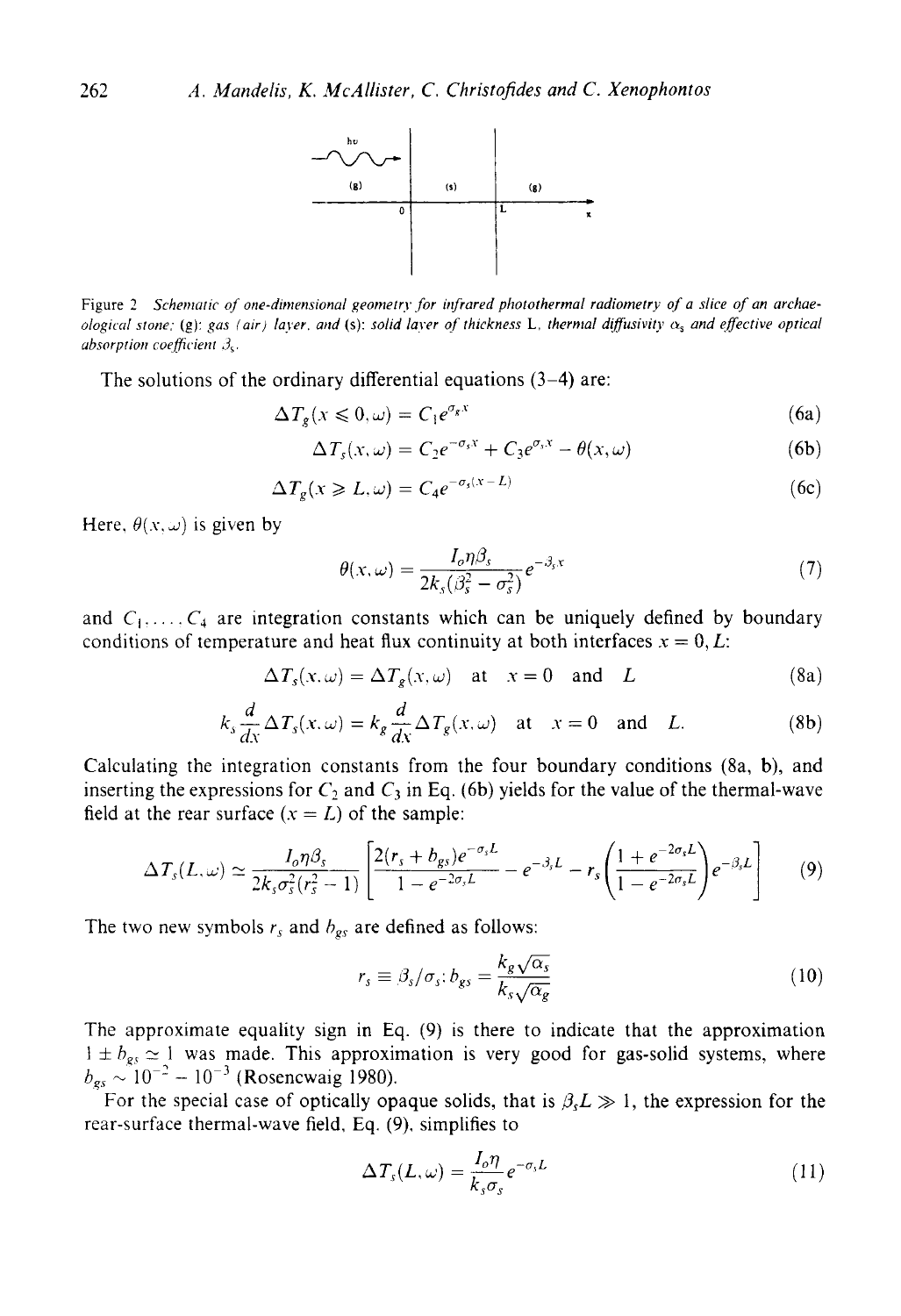Similarly, for the special case of thermally thick solids, that is  $|\sigma_s| L \gg 1$ , Eq. (9) becomes:

$$
\Delta T_s(L,\omega) = \frac{I_o \eta r_s}{2k_s \sigma_s (1-r_s)} e^{-\beta_s L} \tag{12}
$$

In the case of archaeological stones from Cyprus none of these simple limiting expressions was applicable. Therefore, the general formula, Eq. **(9),** had to be used in the **PTR** signal, Eq. (1) where *C* now incorporates an instrumental constant as well. It ought to be mentioned that Eq. (9) represents both the thermal-wave field at the rear surface of the solid *and* the blackbody radiation field, provided that the infrared absorption coefficient  $\beta_s'(\lambda_{IR})$  in the emission wavelength,  $\lambda_{IR}$ , range of the sample is high enough for that emission to be fully reabsorbed by the solid (Leung and Tam **1984).** Ths was assumed to be the case with the stones from Cyprus. **If** this assumption is not strictly valid, a contribution to the effective optical absorption coefficient  $\beta_s$  from  $\beta_s'(\lambda_{IR})$  is expected, without any significant impact in the predicted value of thermal diffusivity.

In order to make the developed theoretical PTR model comply with the experimentally available lock-in analyser signal channels amplitude and phase, the complex Eq. **(9)** was transformed into an equivalent polar coordinate representation for direct use with the data: *PTR amplitude* 

$$
|\Delta T_s(L,\omega)| = \frac{CI_o \eta}{2\sqrt{2}k_s a_s} \frac{|Z_4|}{|Z_5|} [(2Q_1 \cos \psi_1 - e^{-\beta_s L} \cos \psi_2 - Q_2 \cos \psi_3)^2
$$
  
+ 
$$
(2Q_1 \sin \psi_1 + e^{-\beta_s L} \sin \psi_2 - Q_2 \sin \psi_3)^2]^{1/2}
$$
(13)

*PTR phase* 

$$
\phi(L,\omega) = \tan^{-1} \left[ \frac{2Q_1 \sin \psi_1 + e^{-\beta_s L} \sin \psi_2 - Q_2 \sin \psi_3}{2Q_1 \cos \psi_1 - e^{-\beta_s L} \cos \psi_2 - Q_2 \cos \psi_3} \right]
$$
(14)

where the various quantities have been defined in the Appendix.

### **PTR RESULTS, PETROGRAPHY AND CORRELATIONS**

### *PTR ,frequency responses*

**A** few preliminary attempts were made to modify the stone surfaces to simplify the quantitiative analysis by depositing a thin black layer on the surface, which would render the samples opaque and would validate Eq. (11). Ink and soot layers were deposited, but both approaches were abandoned. The former resulted in irreversible penetration of ink in some stones through grain boundaries or other macroscopic defect structures, including pores. The ink coating could not be removed through vigorous washing and there was concern that seepage could modify the heat conduction pathways, thus producing erroneous thermal diffusivity values. Furthermore, it appeared that the application of a thin soot layer from a candle flame may have caused some permanent thermal change in the stone structure, as witnessed by irreversible changes in the calculated values of  $\alpha_s$  before and after the application of the candle flame. Therefore, the results shown below were obtained without any stone surface preparation and yielded very reproducible values of the diffusivity. In Figures 3-5 the experimental radiometric data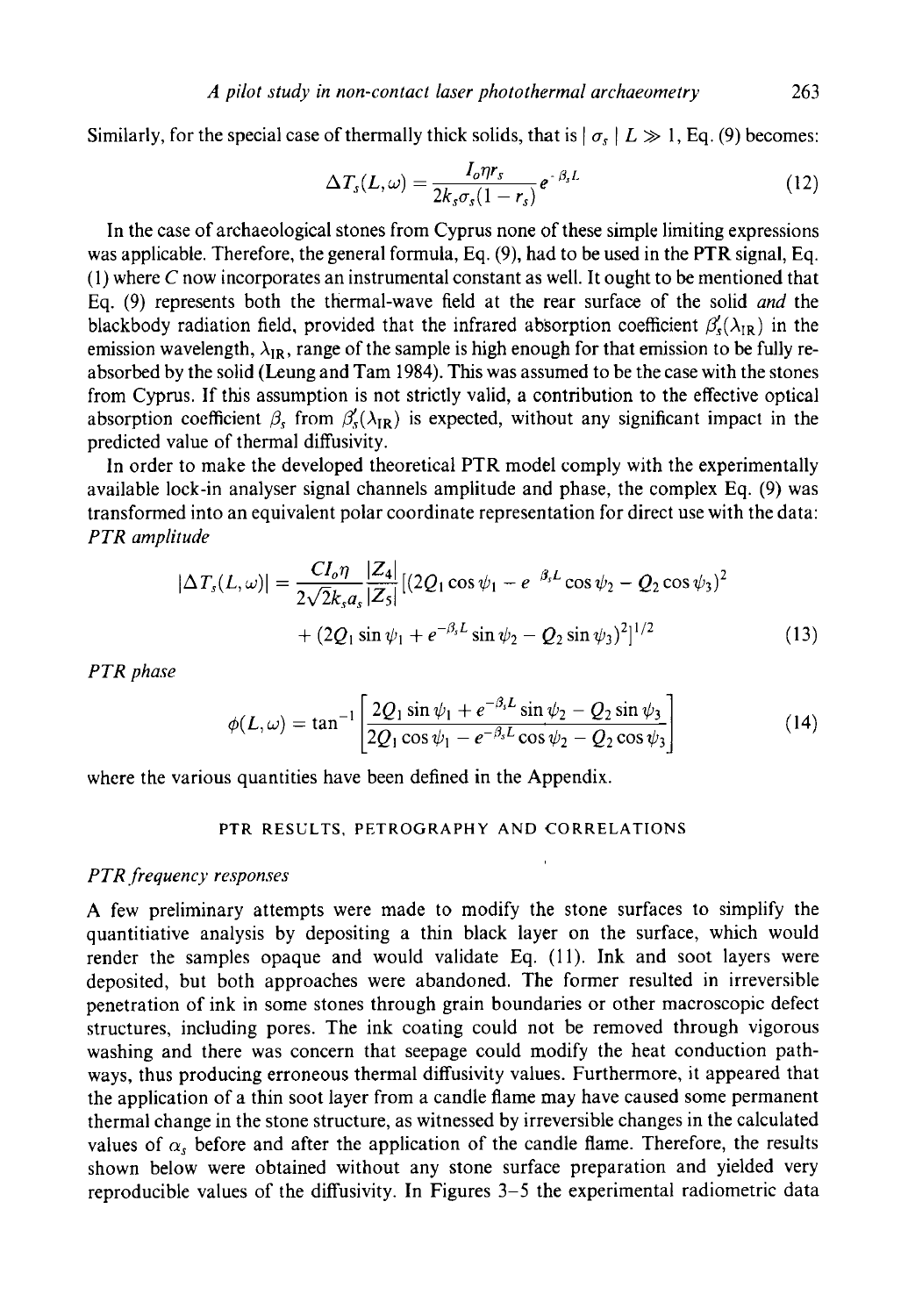

Figure 3 *PTR amplitude versus*  $f^{1/2}$  *data.* (Upper left): *data from the stone PP7. Best fit to the data was obtained* with  $\alpha_s = 1.55 \times 10^{-6}$  m<sup>-1</sup>/s and  $\beta_s = 39.7$  cm<sup>-1</sup>. (Upper right): data from the stone PH2. Best fit to the data was *obtained with*  $\alpha_s = 1.57 \times 10^{-6} \text{ m}^2/\text{s}$  and  $\beta_s = 13.8 \text{ cm}^{-1}$ . (Lower centre): *data from the anomalous stone PP2. The three e.rperinienta1 cwves f discontinuous data points) ore shown along i<.ith the best theoretical fit.* 

were plotted versus the square root of frequency, as the most appropriate power of this control parameter, owing to the diffusive nature of the signal generation mechanism, that is the thermal wave in the rock: diffusive phenomena in simple homogeneous media in one spatial dimension evolve with the square root of time (Carslaw and Jaeger 1959), or, conversely, with the inverse square root of frequency. This can be seen in the simplified form of Eqs. (11) and (12) as  $\Delta T_x \propto \sigma^{-1} \propto \omega^{-1/2}$ 

Figure 3 (upper left) shows experimental frequency response data from a slice of stone PP7 and the theoretical fit to the amplitude data of Eq. (13). Only amplitude data fits were considered in ths work. Phase frequency scans produce similar results. Three sets of data were obtained using three slices per stone. The curve-fitting involved the optimum adjustment of the  $\alpha_s$  and  $\beta_s$  values. The excellent fit of the theory to the data in Figure 3 (upper left) is typical of all three PP7 slices, including the substantial deviation at  $f < 0.2$  Hz. The origins of the deviation are associated with the non-flat instrumental frequency response (transfer function) at frequencies below 1 Hz, and they do not affect the relative values of the measured thermal diffusivities. It should be realized that the developed theoretical model assumes a totally homogeneous solid. The uniqueness of the two-parameter fit  $(\alpha_s, \beta_s)$  to the data is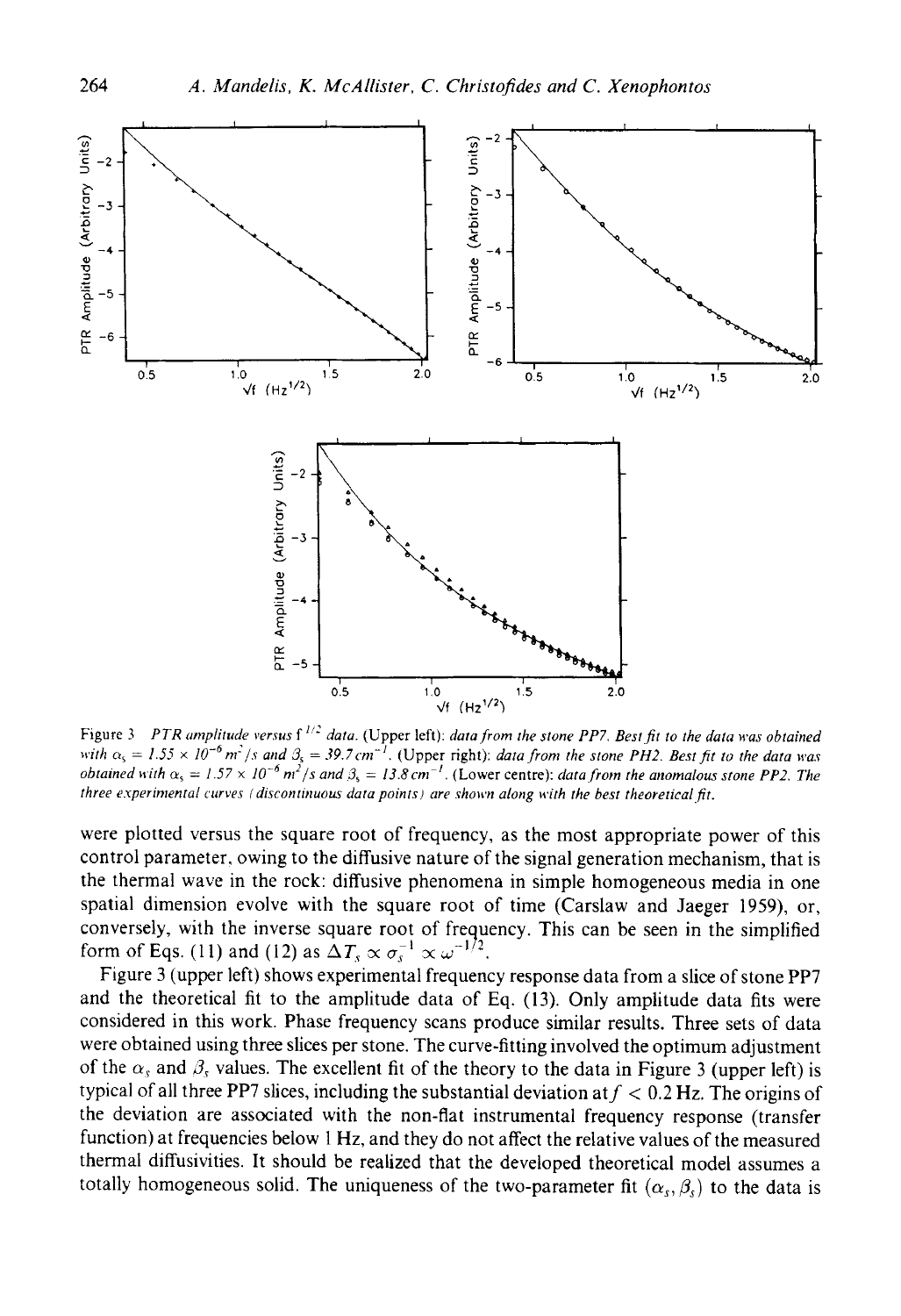very good, because the high-frequency (thermally-thick (Rosencwaig and Gersho **1976),**   $f > 2$  Hz) regime of the plot in Figure 3 (upper left) is mostly sensitive to the value of  $\beta_{\rm cr}$ whereas the low-frequency (thermally-thin (Rosencwaig and Gersho 1976),  $f < 2 Hz$ ) regime is only sensitive to the value of  $\alpha_s$ . Similar quality of agreement between theory and experiment was obtained with stones PPI and PP3-PP6. In all these cases the discrepancy at the low-frequency end of the curves persisted, whereas'decreased values of the effective *p,*  were found to be responsible for the change in the sign of the curvature at **high** frequencies in the PH series, Figure 3 (upper right). The shape of this frequency-response curve and the quality of the fit is typical of all three stones PH1-PH3. The same excellent fit was further obtained for stones KQ3, **SI** and S2.

No satisfactory fit could be obtained from stone PP2 for any combination of parameter pairs  $(\alpha_{\rm v}, \beta_{\rm v})$ . Figure 3 (lower centre) shows the three experimental curves from the three PP2 slices and the closest possible theoretical curve. The problem was that, in order to generate the steep upward curvature of the data lines,  $\beta_s$  had to be less than  $10 \text{ cm}^{-1}$ , which made the entire theoretical curve insensitive to thermal diffusivity, as back-surface heating was dominated by local optical absorption rather than bulk heat conduction. Therefore, no value of  $\alpha$ , was assigned to stone PP2. The use of a simple linear regression fit to the data, however, gave a thermal diffusivity value which was *c.* 15% higher than stone **PP4** (when the data from the latter were treated with a similar linear regression method). It is believed that the anomalous stone PP2 failed to conform with the assumption of a single, homogeneous layer on which the theory was based, throughout the entire frequency range under investigation. Petrographic investigation (see below, 'Petrography') seemed to confirm this interpretation based on observations of lamellar twinning of bulk domains throughout this stone.

Table 2 shows the thermal diffusivity values and their variances obtained for all the stones, and Figure **4** represents groupings of these values based in stone types. Table **3** shows the

| Stone label     |     | Mean thermal diffusivity $(m^2/s)$ | Variance $\pm \sqrt{((\Sigma \Delta \alpha^2)/3)}$ (m <sup>2</sup> /s) |
|-----------------|-----|------------------------------------|------------------------------------------------------------------------|
| KQ3             | (3) | $0.93 \times 10^{-6}$              | $\pm 0.10 \times 10^{-6}$                                              |
| S1              | (1) | $1.55 \times 10^{-6}$              | $\pm 0.19 \times 10^{-6}$                                              |
| S <sub>2</sub>  | (2) | $1.28 \times 10^{-6}$              | $\pm 0.04 \times 10^{-6}$                                              |
| PHI             | (1) | $1.22 \times 10^{-6}$              | $\pm 0.04 \times 10^{-6}$                                              |
| PH <sub>2</sub> | (1) | $1.57 \times 10^{-6}$              | $\pm 0.10 \times 10^{-6}$                                              |
| PH <sub>3</sub> | (1) | $1.33 \times 10^{-6}$              | $\pm 0.16 \times 10^{-6}$                                              |
| PP <sub>1</sub> | (1) | $1.43 \times 10^{-6}$              | $\pm 0.07 \times 10^{-6}$                                              |
| PP2             | (4) | Undefined $(>PP4)$                 |                                                                        |
| PP <sub>3</sub> | (2) | $1.27 \times 10^{-6}$              | $\pm 0.11 \times 10^{-6}$                                              |
| PP4             | (1) | $1.70 \times 10^{-6}$              | $\pm 0.09 \times 10^{-6}$                                              |
| PP <sub>5</sub> | (3) | $1.00 \times 10^{-6}$              | $\pm 0.00 \times 10^{-6}$                                              |
| PP <sub>6</sub> | (3) | $0.87 \times 10^{-6}$              | $\pm 0.04 \times 10^{-6}$                                              |
| PP <sub>7</sub> | (1) | $1.55 \times 10^{-6}$              | $\pm 0.00 \times 10^{-6}$                                              |

**Table 2** *Mean values and variatices of Cypriot archaeological stone thermal diffusivities (see Table 1). Results of three test samples per stone. The limit of the resolution of diffusivity values of the present PTR technique was found from this table to be*  $\pm 0.05 \times 10^{-6}$  *m<sup>2</sup>/s. The numbers in parentheses indicate groupings of stones as per petrographic .structure determination (see 'Petrography' and 'Discussion and conclusions')*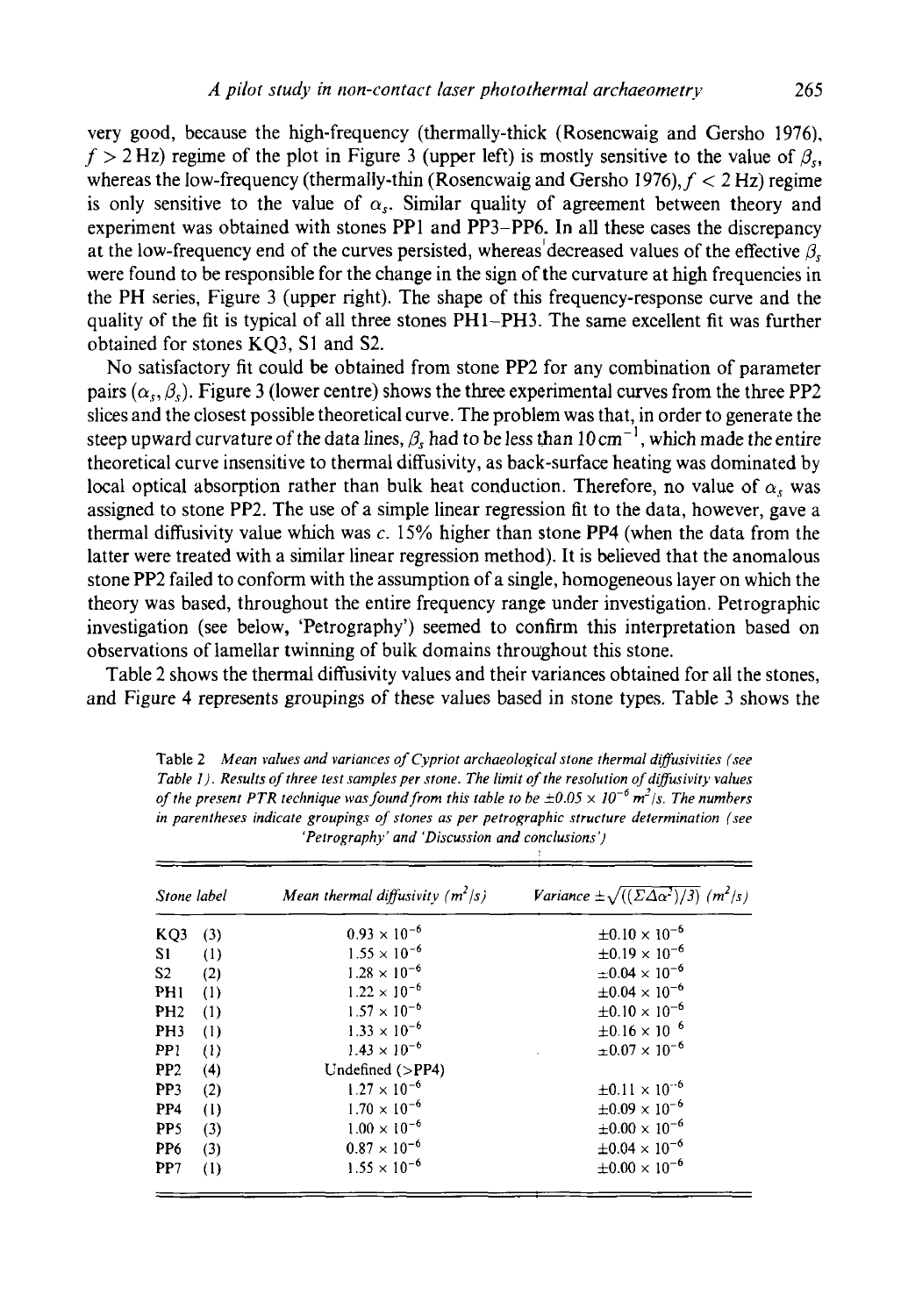

Figure 4 *Thermal diffusivity grouping histograms showing clear value range separation among calcarenites, dense*  $f$ ragmental limestones and marble.

respective effective optical absorption coefficient values. It will be noticed that the spread in  $\beta$ , variances is much larger than that in  $\alpha_s$  variances. This is the result of optical scattering in the various test specimens and its strong dependence on variations in defect/grain/crystallite structures from sample to sample. The range of measured thermal diffusivities in Table 2,  $0.9-1.7 \times 10^{-6}$  m<sup>2</sup>/s is in excellent agreement with values for limestone reported at room temperature by Mongelli et al. (1982). They also exhibit agreement within a factor of two with values reported for other rocks. for example. quartzite, dolomite and mica-quartzite (Mongelli *et al.* 1982); granite, basalt and sandstone (Hanley *et al.* 1978; Touloukian and Ho 1981): diorite. diabase, feldspars and garnets (Touloukian and Ho 1981).

| Stone label     | Mean effective absorption coefficient $cm^{-1}$ | Variance $\pm \sqrt{((\Sigma \Delta \beta^2)/3)}$ (cm <sup>-1</sup> ) |
|-----------------|-------------------------------------------------|-----------------------------------------------------------------------|
| KQ3             | 48.7                                            | $\pm$ 5.0                                                             |
| S1              | 18.0                                            | $\pm 4.3$                                                             |
| S <sub>2</sub>  | 27.2                                            | ±5.2                                                                  |
| PH1             | 19.7                                            | ±2.6                                                                  |
| PH <sub>2</sub> | 13.8                                            | $\pm 1.0$                                                             |
| PH <sub>3</sub> | 13.2                                            | $\pm 0.5$                                                             |
| PP <sub>1</sub> | 38.5                                            | ±4.1                                                                  |
| PP <sub>2</sub> | < 8.0                                           |                                                                       |
| PP3             | 39.7                                            | $\pm$ 3.7                                                             |
| PP <sub>1</sub> | 18.8                                            | ±4.9                                                                  |
| PP5             | 35.0                                            | ±2.4                                                                  |
| PP <sub>6</sub> | 46.0                                            | $\pm 1.1$                                                             |
| PP7             | 39.7                                            | ±0.9                                                                  |
|                 |                                                 |                                                                       |

Table 3 Mean values and variances of Cypriot archaeological stone effective optical absorption *coe/ficierir.c corrrsporiditip 10 rtirries iri Tahle 2*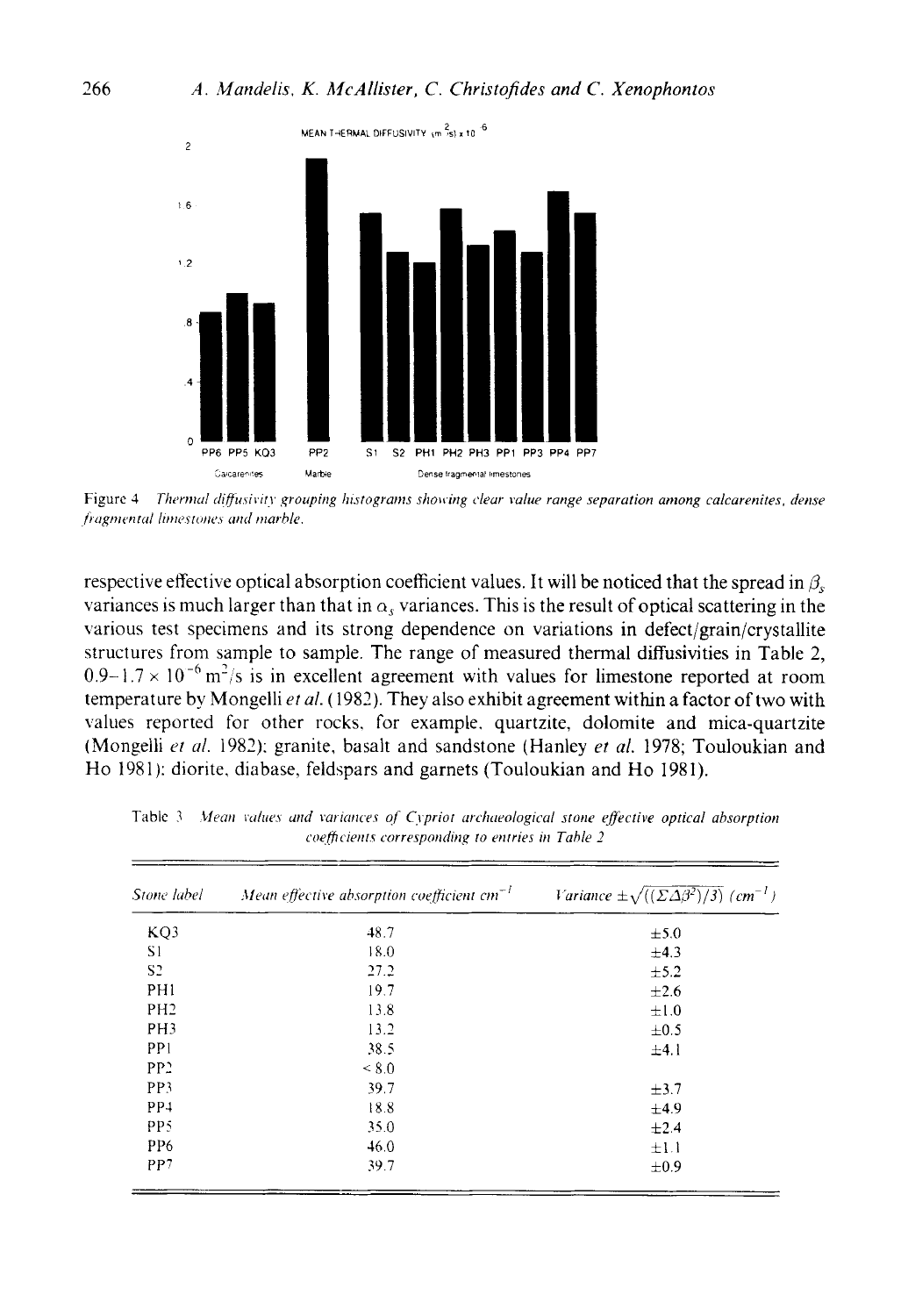# *Petrography*

Following the PTR study, a thin slice was cut from each stone and these thin samples were prepared for examination with the petrographic micro,scope of the Department of Earth Sciences, University College, London, **U.K.** The results of the petrographic analysis were as follows.

(a) Stones S1 and S2 from the Souskiou quarry were cream- and grey-coloured, respectively, in agreement with the trend in  $\beta_s$  shown in Table 3. They were dense, finegrained limestones and consisted of rounded to sub-rounded areas of microgranular calcite and rare bivalve shell fragments surrounded by fine- to coarse-grained crystalline calcite. Veins through the stones were invariably filled with coarsely crystalline calcite. Most importantly, the two stones also differed in the degree of crystallinity, with S1 being decidedly more crystalline (approx. **40%** microgranular calcite) than S2 (approx. 70% microgranular calcite). These differences are in agreement with the higher diffusivity of S1, as expected from more highly atomically ordered (i.e. more crystalline) solids.

(b) The three samples from the Phasoula quarry (PH1, PH2, PH3) were white- to creamcoloured dense fragmental limestones considered to be of similar age and to belong to the same geological formation as those from the Souskiou quarry (S1 and S2). The similar  $\beta$ , values among **S1,** PHI, PH2 and PH3 are in agreement with the exhibited colours. Microscopic examination showed that they consisted of microgranular calcite (approx. 70% by volume in PH3 and **50%** in PHI, PH2). The remainder was fine- to coarse-grained holocrystalline calcite. From Table 2 it can be seen that the petrographic analysis is consistent with the diffusivities of PH3 (similar to S2) and the more crystalline PH2 (similar to **S1);** the diffusivity of PH1 is closer to PH3 than to PH2 and thus appears somewhat anomalous. Nevertheless, the range of diffusivity values of the Phasoula quarry group is identical to those of the Souskiou quarry stones, very likely a manifestation of their common geological origins.

(c) The Palaeopaphos samples PP1, PP4 and PP7 were dense fragmental limestones. Those stones were pink, grey to dark grey and red in colour, respectively. No clear pattern in effective optical absorption coefficients emerges from Table 3. PPl and PP7 mainly consisted of microgranular calcite (approx. 80% PPl and 70% PP7) carrying very small spheroidal masses of fine-grained crystalline calcite. Veips were abundant and made up the remainder of each sample; they consisted of medium- to coarse-grained crystalline calcite. The very similar thermal diffusivities of PPl and PP7 are consistent with the very similar texture of these stones. Sample PP4 differed in that it exhibited almost total absence of microgranular calcite; its place had been taken by fine crystalline calcite, resulting in higher thermal diffusivity than samples PP1 and PP7, as expected.

In contrast to the above, stone PP2 was a greyish-white, medium- to coarse-grained marble, an unprovenanced import to the island of Cyprus, consisting almost entirely of anhedral (granular) holocrystalline calcite with ubiquitous lamellar twinning and scarce magnetite grains. The dominantly crystalline nature of that stone was consistent with our approximate (linear regression) calculations of its thermal diffusivity, which indicated values higher than the highest of the group, sample PP4. The lamellar structure of stone PP2 was most likely the cause of its failure to comply with the single continuous layer description built in to the theoretical photothermal model above ('PTR theory in archaeometry').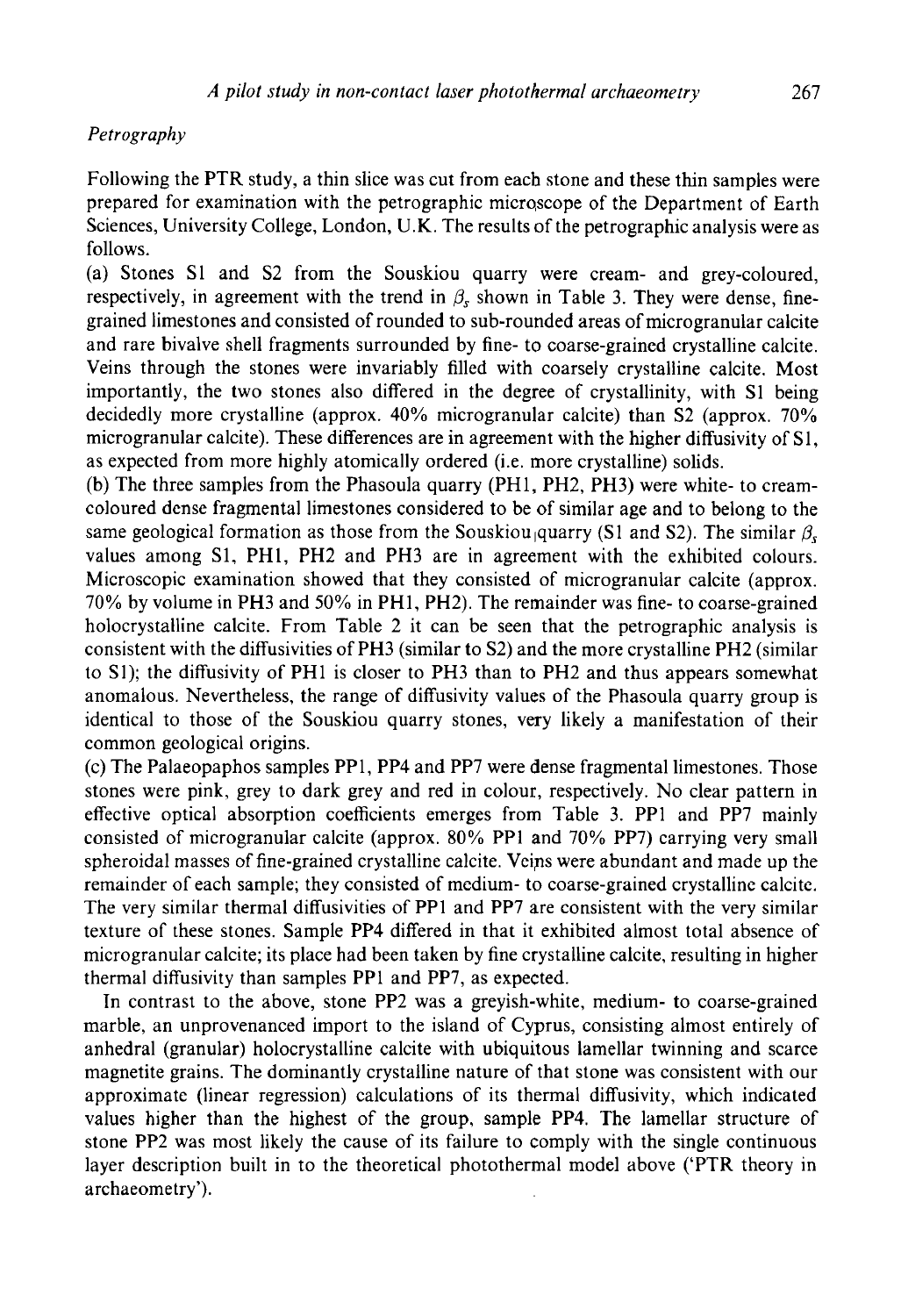Stones PP5 and PP6 represented an entirely different type of rock which, nevertheless, essentially consisted of calcium carbonate. In both stones, c. 95% of the bulk by volume was made of micritized foraminifera1 tests and of bivalve and algal fragments in a matrix of microgranular calcite with some fine-grained crystalline calcite. The remainder of the stone bulk was made of non-carbonate clasts (c. *5%* by volume). Those were represented by broken crystals of quartz, feldspar and chlorite. Although it is hard to make detailed predictions of the values of thermal diffusivity expected from stones PP5 and PP6, it is clear from Table 2 that the calculated values are considerably lower than those of the PP1, PP4, PP7 group, perhaps owing to the abundant grain boundary/fragmental structure of the PP5, PP6 stones which would impede transient heat flow across the bulk of these samples.

(d) The stone KQ3 was collected from an old quarry near the village of Kouklia. Petrographically it was found to be identical to stones PP5 and PP6 and might have been the source for the Palaeopaphos samples in antiquity. It is important to note that its thermal diffusivity was also found to be identical (within statistical variance) with those of the PPS, PP6 pair.

(e) The stone PP3, a grey dense pelagic limestone. consisted of c. *60%* microgranular calcite. The remainder was small spheroidal masses (original radiolaria?) of fine-grained crystalline calcite. Thin veins were filled with finely crystalline calcite. The similarity in its thermal diffusivity value to those of the similarly structured PPl, PP7 pair (within statistical variance) is also consistent with the foregoing description.

# **DISCUSSION AND** CONCLUSIONS

In this work infrared radiometry was adapted and applied to the investigation of archaeological stones from Cyprus in a feasibility study aiming to introduce experimentally and theoretically a novel non-contact, potentially non-intrusive technique of laser photothermal archaeometry of high enough sensitivity to resolve small differences in the thermal diffusivity of ancient samples. Although the limited set of samples examined was of insufficient quantity to perform detailed studies on source homogeneity variations, visual examination in the quarries indicated adequate source homogeneity, so as to allow the present study to obtain particular thermal diffusivity ranges from specific quarries. The purpose of the current investigation was to determine whether thermal diffusivity could be used as a finger-printing diagnostic method for the characterization of rock materials. Carbonate rocks were selected, since most ancient statuary traded around the known world in Hellenistic and Roman times and earlier periods was manufactured from these rock types. These carbonate rocks fell into four petrographic broad groups: (1) dense fragmental limestones **(Sl.** *S2,* PHI. PH2. PH3. PP1, PP4 and PP7); (2) dense fine-grained pelagic limestone (PP3); (3) calcarenites (PP5. PP6 and KQ3); and (4) crystalline marble (PP2) which could easily be differentiated by anyone with some geological expertise.

Although the stones from Cyprus exhibited rather complex structure, the excellent agreements between PTR frequency response curves and theoretical curve-fits for all the samples, with one exception (PP2). strongly supported the thermal behaviour of these stones as virtually homogeneous, continuous solid layers, along the fundamental assumption of the developed one-dimensional PTR theory. Therefore, the thermal diffusivity values compiled in Table 2 can be taken as true representations of the thickness-averaged mean value for each sample. Table 2 and Figure **4** showed relatively clear divisions of the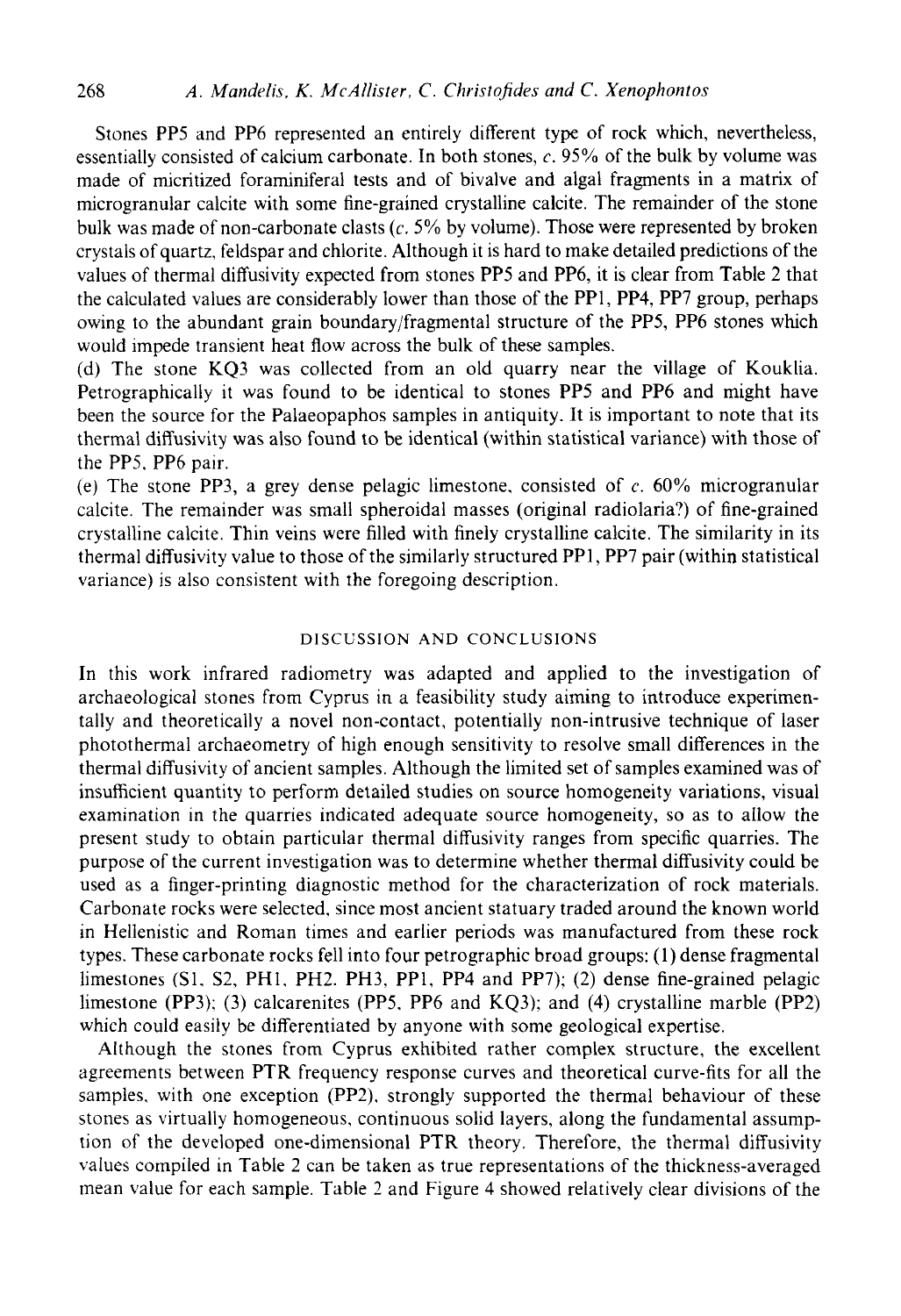three groups (the limestone groups (1) and **(2)** were merged) in terms of diffusivity values. No clear trends could be established in terms of effective optical absorption coefficients, Table 3. This is not surprising, since the light scattering properties of the various stones were widely different and slice dependent, which tended to yield erroneous values for the true optical absorption coefficients. On the contrary, photothermal detection is known to be less sensitive or insensitive to light scattering processes, because it does not depend on photon counting (Per Helander 1983).

From Table 2 the following groupings can be observed: (1) dense fragmental limestones From Table 2 the following groupings can be observed: (1) dense fragmental limestones  $(\alpha_s = 1.22 - 1.70 \times 10^{-6} \text{ m}^2/\text{s})$ , including dense fine-grained pelagic limestones  $(\alpha_s = 1.22 - 1.70 \times 10^{-6} \text{ m}^2/\text{s})$  $(\alpha_s = 1.22 - 1.70 \times 10^{-6} \text{ m}^2/\text{s})$ ; including dense fine-grained pelagic limestones  $(\alpha_s = 1.27 \times 10^{-6} \text{ m}^2/\text{s})$ ; (2) calcarenites  $(\alpha_s = 0.87 - 1.00 \times 10^{-6} \text{ m}^2/\text{s})$ ; (3) marbles  $(\alpha_s \sim 15\%$ higher than  $1.70 \times 10^{-6}$  m<sup>2</sup>/s).

The above considerations show that thermal diffusivity could be used as an aid to discrimination in sourcing studies of archaeological stone artefacts. If colour is not taken into account, then pedestals PPI, PP4 and PP7 could hive originated in either the Souskiou or the Phasoula quarries. Since the particular coloration of these pedestals is absent from those quarries, the foregoing pedestals are commonly not thought to come from the Souskiou or the Phasoula quarries. In terms of thermal diffusivity diagnostics, it is clear that stone crystallinity content determines thermal diffusivity, with the higher crystalline content stones exhibiting higher diffusivity. The preliminary success of laser PTR archaeometry reported in this work as a hgh-resolution thermal-diffusivity intrumentation and measurement methodology will be further tested by using holocrystalline materials (marbles). Ths further work is under preparation and should determine whether small compositional variants can be resolved via the measurement of thermal diffusivity values.

#### ACKNOWLEDGEMENTS

The authors are thankful to Dr M. Munidasa for helping out with PTR instrumentation adjustments and modifications to accommodate the novel laser photothermal archaeometric configuration. **A** McAllister Summer Student Award to one of us (K.M.A.) is gratefully acknowledged. Thanks are also extended to Professor Alaim Load of the Department of Earth Sciences, University College London, U.K., for the preparation of thin samples.

#### REFERENCES

- Boozer, G. D., 1958. *A method of measuring the thermal diffusivity of consolidated materials at elevated tmperatures,* unpubl. **M.S.** thesis, University of California, Berkeley.
- Carslaw, H. *S..* and Jaeger, J. C., 1959, *Conduction of hear in solids,* 2 edn., Oxford University Press, London.
- Gomaa, E., 1973, *Thermal behavior of partiallv liquid saturated porous media,* unpubl. Ph.D. dissertation. University of California. Berkeley.
- Hanky, E., DcWitt, D., and Roy, R.. 1978. Thermal diffusivity of eight well-characterized rocks of temperature range 300-1000"K, *Engin. Geol.,* **12,** 31-47.
- Hirsch, J., 1973, *Transienr method for measuring thermal properties of rocks,* M.S. Res. Rep.. University of California, Berkeley.
- hung, **W.** P., and Tam, **A.** C., 1984. Techniques of flash radiometry, *J. Appl. Phys., 56,* 153-61.
- Mandelis, **A.,** forthcoming, Green's functions in thermal wave physics: Cartesian coordinate representations, *J. Appl. Phys.*
- Mongelli, F., Loddo, M., and Tramacue. A., 1982, Thermal conductivity, diffusivity. and specific heat variation of some Travale Field (Tuscany) rocks versus temperature, *Tectonophysics.* **83,** *33* 43.
- Mossahebi, M., 1966, *Thermal conductivity of rocks by a ring source device*, unpubl. M.S. thesis, University of California, Berkeley.